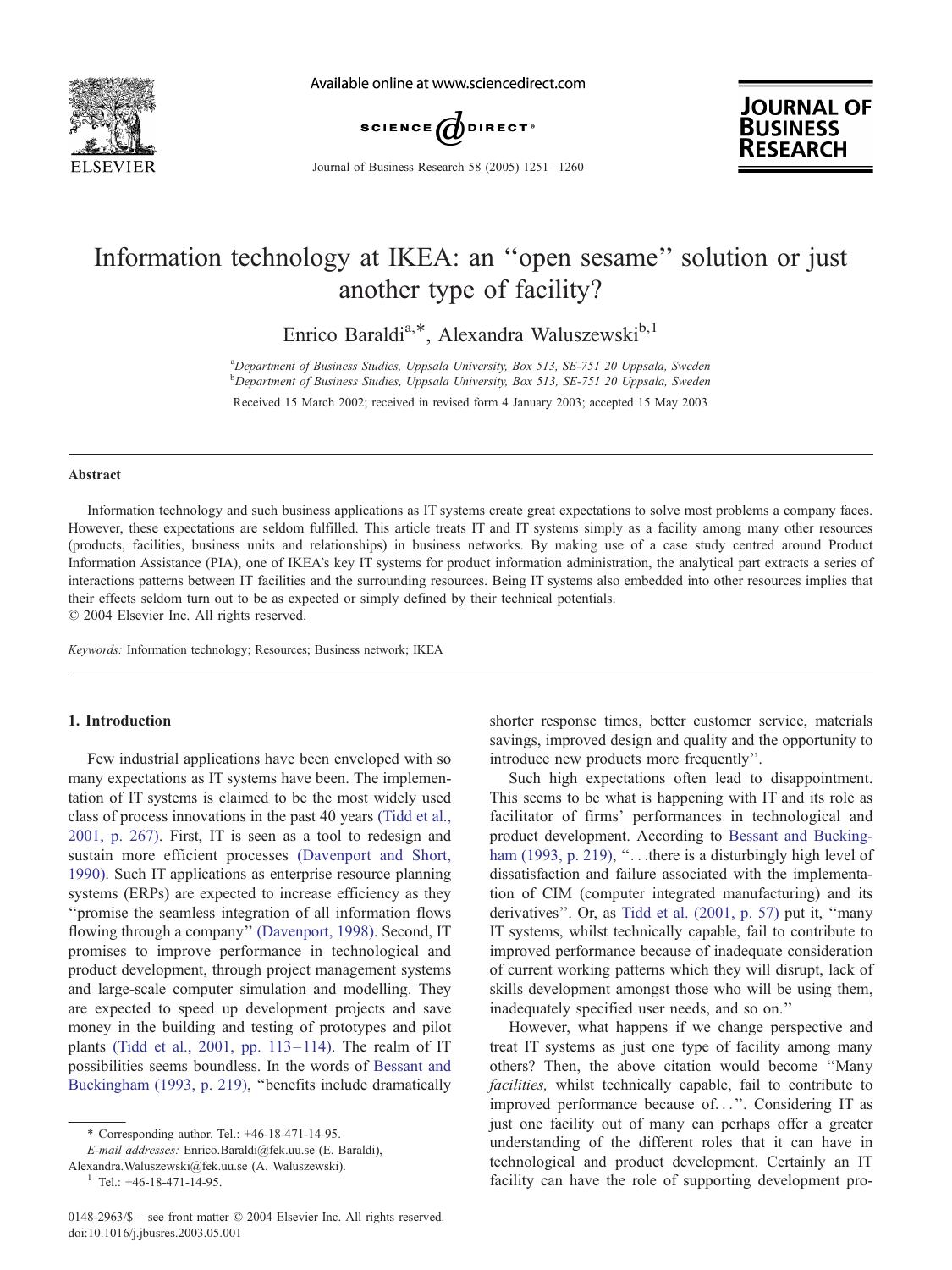cesses, if its interaction with other involved resource constellations increases the possibilities to create certain solutions. If not, the IT facility can be useless or, at worst, a hindrance in the development process. Using this as a starting point, this article searches the ''because of...'' a specific IT system is not fully used and, consequently, does not contribute as expected to a large company's product development efforts. This happens despite our focal company, IKEA, the worldwide leader in furniture retailing, having a reputation of being very skilled in handling these issues.

#### 1.1. An analytical toolbox

To explore how one of IKEA's IT facilities is related to other resources within and outside this company, we used a model developed to map resource interaction in industrial networks (Håkansson and Waluszewski, 2002). The underlying assumption of this toolbox is that the features of resources are developed and embedded into each other through interaction. Through this interaction, a resource is systematically related to a specific set of other resources, hence, certain features emerge and become prominent in each resource. One effect is that the utilisation of a certain resource in connection to some resources will increase, which, then, might decrease the possibility of easily combining it with other different resources.

The focal type of resource in this investigation, a facility, is defined as any equipment used to create or transform products and information. IT systems are, more precisely, facilities that process data by means of complex hardware and software. IT systems manipulate signals and symbols (Winograd and Flores, 1986, pp.  $85-90$ ) and produce, by means of internal hierarchical layers of symbols, messages that individuals use as information in making decisions (Simon, 1977, pp. 39 $-62$ ). According to our analytical toolbox, all types of facilities are seen as involved in interaction processes, something that affects them and embeds their current use in other resources. Interaction processes and embeddedness concern both an activated structure, i.e., the connections between different parts of a facility and other resources, and an *idea* structure, i.e., actors' underlying knowledge, ideas and goals on the facility and other resources, which can be much wider and deeper than the currently activated structure. Some features of a focal facility can be discovered, or rediscovered, and brought forward while it interacts with other facilities (Håkansson and Waluszewski, 2002).

Furthermore, this toolbox analyses how facilities are related to three other types of resources involved in technical development processes. The other, mainly physical, resource that interacts with facilities is the product, i.e., any artefact exchanged between economic actors. Products, in the same way as facilities, are seen as a result of interaction processes. The toolbox also includes two types of resources that are mainly social: business units and

business relationships. A business unit is seen as the result of interaction processes, during which, such features as knowledge and the ability to cooperate with different counterparts are embedded. Business relationships connect exchange and interaction episodes, between the buying and selling units, over time. Thus, a relationship connects interaction patterns where the other three types of resources (facilities, products and business units) are involved. Therefore, relationships imply both opportunities and restrictions to the actors involved (ibid).

Considering these assumptions, how much an IT facility can contribute in technological development becomes a question of how much its features can be utilised in such resource combining processes. We will discuss this issue by taking a closer look at one of IKEA's central IT systems called Product Information Assistance (PIA) and its role in a certain product development. The product in focus is one of IKEA's biggest sales successes, the table ''Lack''. The scope of this study is therefore limited to how PIA is used for development projects, about only one among IKEA's many products. The ambition is not to attain a fully representative picture of the use of IT, in general, and of PIA, in particular, in all IKEA's development work. The way PIA is used in Lack's product development reflects nonetheless the way it is used also for other many product development projects. The following material is based on a total of 34 interviews conducted between March 2001 and February 2002 at IKEA and at all the other firms mentioned in the case study. Informants were PIA users at various IKEA units (product developers, order managers, supply planners, retail store salesmen), IT support personnel at IKEA and, finally, production managers and technicians at the external units involved in the product development. Besides, access to PIA was granted on several occasions. Guided visits to production plants were also arranged. A limitation of this study is that the described product development process was not followed as it unfolded, but in retrospective.

# 2. IKEA's way of handling product development

The empirical material is organised by first giving a general picture of IKEA and of the business unit in charge of developing Lack (Section 2.1). To illustrate the context for IKEA's product development efforts, the product and its connections to other resources are introduced later (Sections 2.2, 2.3 and 2.4). Next, IKEA's IT system PIA is reviewed (Sections 2.5 and 2.6). Finally, an account is given of how concretely PIA is used in a specific Lack project (Sections 2.7 and 2.8).

## 2.1. IKEA of Sweden

IKEA manages a worldwide organisation of 65 000 employees, more than 550 directly controlled business units and 165 retail outlets. In 2000, sales reached 80 billion SEK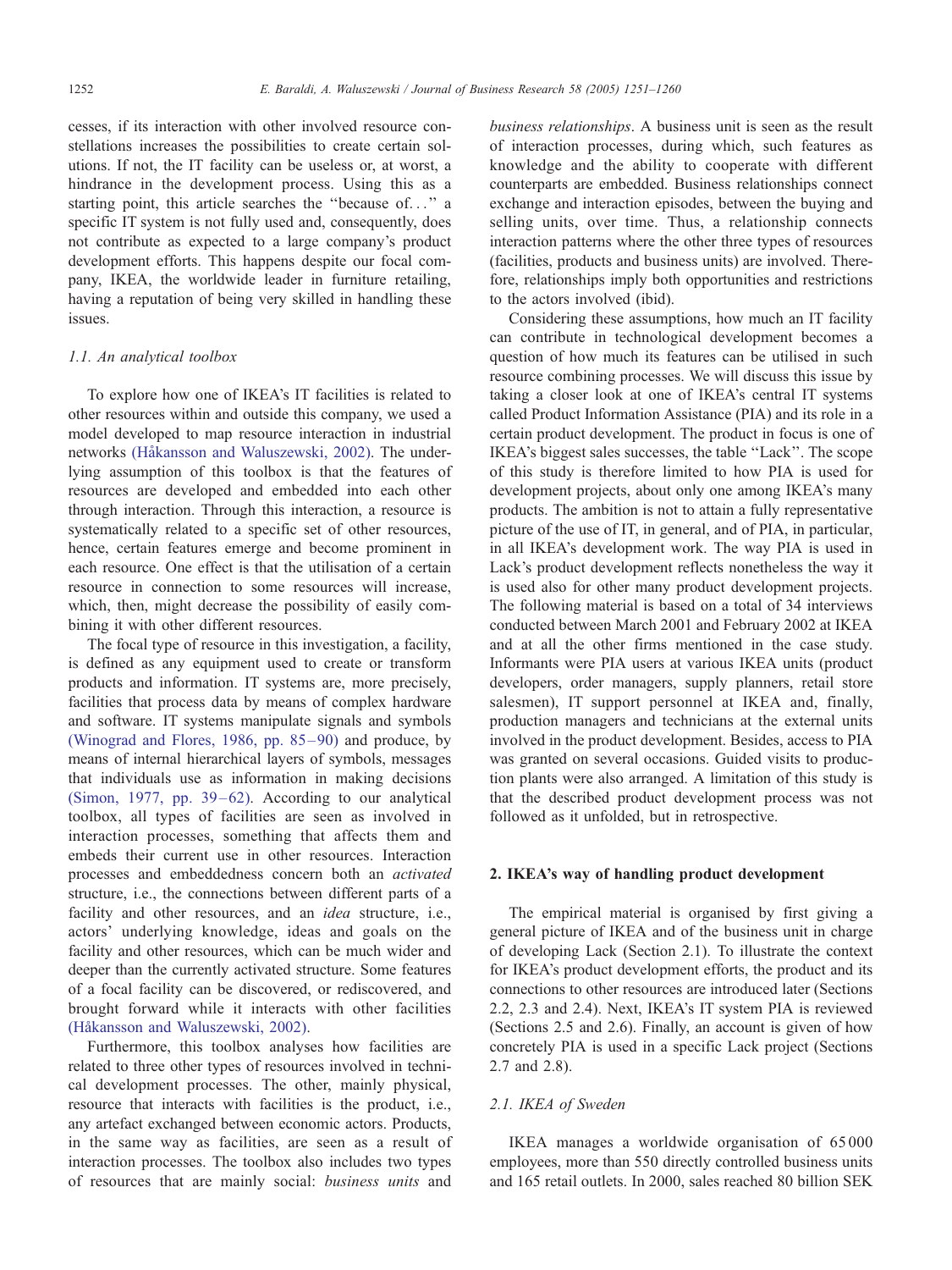through a product range including 12 000 product items. Developing, producing and distributing all these products with the necessary precision and timeliness implies that IKEA has to collect, process and disseminate a vast amount of information. Considering this, it is easy to understand IKEA's desire to use IT systems to facilitate activities ranging from order management to product development.

The IKEA of Sweden (IKEA-oS) is a central business unit in IKEA's universe that is responsible for designing, developing, procuring and preparing all products for distribution. As a production-lead retailer, IKEA does not simply buy what is available in the suppliers' inventory or design a product just to be produced by an external production facility. IKEA's products are developed and designed for manufacturing, logistics, warehousing and retail exhibition. Thus, IKEA-oS is required to orchestrate the whole system of internal and external resources that interact behind each product. To perform product development, IKEA-oS is obliged to integrate many more competences and activities than simply creation and design; hence, it is a large organization with more than 600 employees.

IKEA-oS created Lack in the late 1970s and is still involved in its continuous development. Because Lack is currently produced in Poland, IKEA-oS procures it by interacting with IKEA's Polish purchase office, while it is produced in a facility owned by Swedwood, IKEA's production arm. Physical distribution is handled between the Polish supplier and IKEA's 25 distribution centres (DCs) that store Lack and deliver it to IKEA's local retail stores.

#### 2.2. Lack: a product under constant development

Lack is both a simple sofa table and a series of shelves. The table version is one of IKEA's best sellers. Approximately 2.5 million pieces are sold annually worldwide. The key design feature of today's Lack table is the unusually thick flat surface and the fact that the table legs have the same thickness as the flat surface does. The original and basic Lack table, squared and laminated, is sold in Sweden for a retail price of 99 SEK. Actually, Lack's price was designed before the product was ready, i.e., already at the idea and project definition stage. In this way, Lack has been treated as a typical IKEA project: A project group was appointed to develop the product project and idea. The price issue is an important part of Lack's development. First, it is used to give the product its identity. Second, a final price fixed at 99 SEK strongly influences which resources can be combined and how, to transform each new idea about Lack into a physical solution.

In the early 1980s, IKEA-oS decided that Lack should become the table produced and distributed at a cost allowing a price that no competitor could ever beat. Moreover, its price should remain as constant as possible in the years to come. The target production cost and the retail price set at 99 SEK appeared, at first, unrealistic and impossible to attain and maintain. Nevertheless, today, 20 years later, it

can be said that IKEA actually managed to do it. The price for Lack's basic version has been kept constant or even reduced occasionally.

How can the miracle behind Lack's constant price over 20 years—a period during which prices for several kinds of input materials increased significantly—be explained? If IKEA-oS had treated Lack as a given product, a constant price over 20 years would certainly have been something extraordinary. However, continuous development work at IKEA-oS made the difference. This work can be characterised as a continuous struggle to combine and recombine different internal and external resources, which together can create the appearance of a Lack table. Thus, IKEA-oS is engaged in creating a product that, to the naked eye, looks like this table always has, but which, under the surface, from year to year, can be the result of different resource combinations.

For the last 10 years, Lack has been produced with a technique called ''board-on-frame''. This production technique allows IKEA to make very strong and resistant furniture that is simultaneously low weight because it is mostly empty inside and built on ''honeycomb'' paper structures. A typical Lack table includes veneers, chipboards, honeycomb paper, high-density fibreboard (HDF) and lacquers. Some of these materials are transformed into the table's legs, while others into the table surface. Lack has been produced, for the last 10 years, in three Swedwood plants located in Poland. They account for 100% of this product's worldwide sales. These three business units perform the following activities: (1) production of table legs, (2) filling the chipboard-made surface frame with honeycomb paper, (3) covering and gluing of the filled frame with HDF, (4) all surface treatment, (5) packaging and (6) storing.

#### 2.3. Technological development around lack

The technological development of IKEA-oS can be characterised as a combination process that includes parallel creation of new and demolition of old resource constellations. This endeavour includes price, costs, quality, design and technology issues. Furthermore, these issues are often tightly connected, as illustrated by a recent technical project aimed at substituting veneers with printed surfaces.

The project was carried out to eliminate the most expensive input in the veneered and lacquered version of Lack. To achieve the potential cost reduction of eliminating veneers, it was necessary to create new combinations, both in terms of products and production facilities. For example, products like lacquers were specially developed in cooperation with Akzo –Nobel and Becker –Acroma. The production facility was complemented with special surface treatment lines. Similar examples of production processes development at the three Polish Swedwood plants can be traced back to the emergence of the Lack concept. When the board-on-frame technique was first applied to Lack tables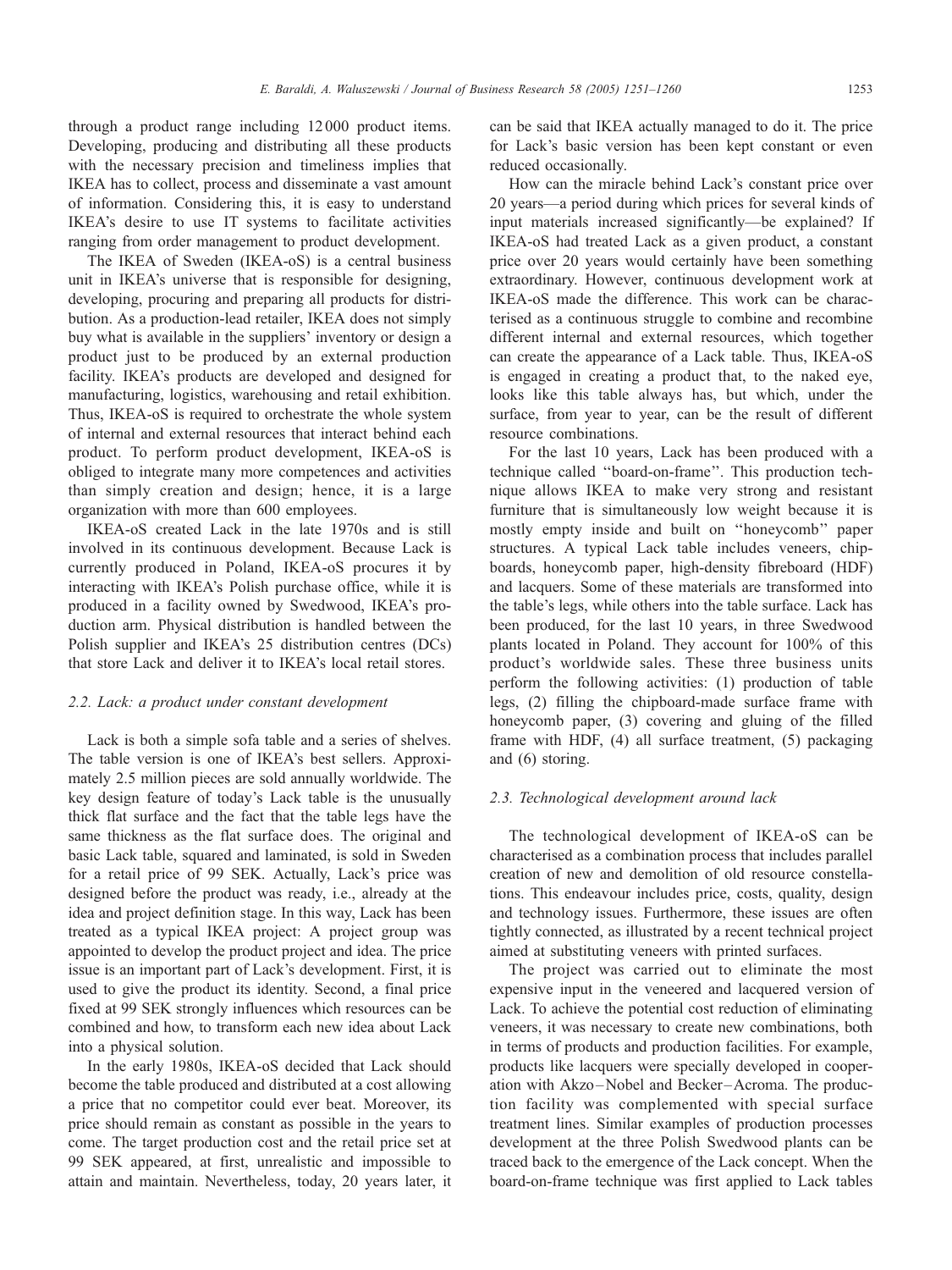(in the end of the 1980s), it immediately became apparent that it could not be used to produce its legs. IKEA-oS worked toward finding an equally economical solution for Lack's legs. IKEA's experts launched a specific project involving technicians from Swedwood and Wicoma, a small machine supplier located just a few meters away from the Polish units. The result was a special production line, based on particular production facilities that were able to mill and bend very thin HDF boards into the external leg structures and to fill them with chipboards placed a few centimeters apart. Thus, the basic idea of ''air-filled'' furniture could also be kept for Lack's legs, with all the related cost advantages.

To keep a product like Lack's price and visible identity constant, IKEA-oS is bound to go on experimenting with combining and recombining resources. In this way, IKEA's is a ''never ending story''. Any new solution, no matter how beneficial it may appear at any time, must be treated as just a temporary one. Fig. 1 presents a few of the resources that are usually involved in these combination endeavours. The resource items in Fig. 1 are categorised according to our analytical toolbox (see Section 1.1) into products, facilities, business units and relationships. The dotted arrows indicate Lack's logistic flow. The solid lines indicate how IKEA-oS interacts with other units during development projects. Along with manufacturing machines, other facilities are also involved with Lack, such as transportation equipment and warehousing facilities, at DCs and at retail stores.

The development efforts of the resources of IKEA-oS, in Fig. 1, are reflected in its internal organization. Product developers at IKEA-oS play a central role in this process, being in charge of initiating and managing all Lack development projects. They are assisted in their work by product supports. Product development teams also include technical specialists, contributing their expertise in material and production technology (e.g., how to handle and develop suppliers' production facilities and materials). ISTRAs, i.e., purchase strategists, handle contacts with IKEA's local purchase offices and specific suppliers.

#### 2.4. Possibilities and restrictions in development work

IKEA usually handles development projects such as Lack by restricting them to the ''resource network'' directly related to the production sites. It is these resources that are considered as nongiven. Restrictions and possibilities created for Lack by other resources are nonetheless considered. But these other resources are treated as given, rather than changeable resources that can be adapted to Lack. For example, in developing the Lack table, IKEA-oS product developers take into account the whole IKEA system, as they call it, which stretches from raw materials to consumers' homes and includes a series of connected value-creating activities and resources. DCs, transportation equipment, local sales organisations and specific retail stores are thus always explicitly considered. However, with 12 000 items to handle, this larger resource constellation is adapted to the product assortment as a whole—not to the demands of a single product.

# 2.5. IKEA's IT system PIA: a facility for product development

IKEA also expects its IT systems to offer support for development projects that require large amounts of information and data to be collected, processed and diffused both inside and outside the organisation. During such projects,



Fig. 1. The resource network involved in Lack's development.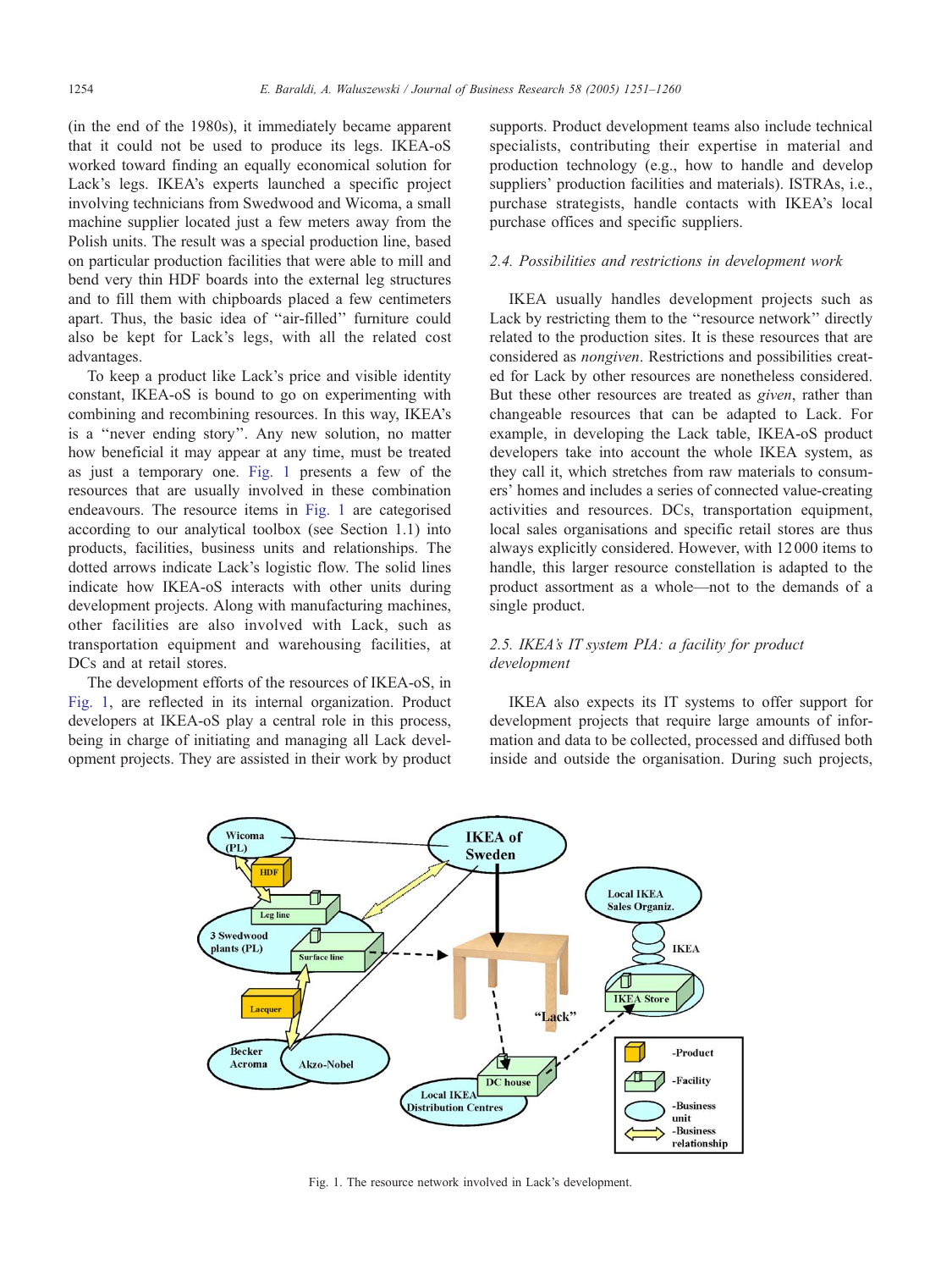information is extracted by the product developers of IKEAoS and is exchanged with both internal and external units.

Among IKEA's many IT systems, PIA is particularly relevant for development activities. The four central functions of this information facility are:

- 1. administration of product information,
- 2. administration of product documentation,
- 3. administration of the product range structure and
- 4. administration of development projects.

From a technical point of view, PIA is composed of a series of databases, a graphic user interface (GUI) and a series of applications that allow calculations and other operations on the input data. This production facility is made of various databases that are both internally connected, inside PIA, and externally connected to other IKEA databases and IT systems (IKEA's Website, IKEA's Intranet, the ''Pricetag'' retail system, etc.).

When PIA was introduced in 1998, it was meant to take a central role in the management of relevant product-related information, from supplying units to components, from technical descriptions (TEDs) to prices, from measures to materials, from photo-pictures to product drawings. As a consequence, PIA is the central source from which a number of information bearers (some of which are directly attached to products) can be generated: price tags, product descriptions, label drawings, the IKEA catalogue and IKEA's pricelists. Making PIA into a key information source for a number of business units, both inside and outside IKEA, such issues as how input is created and under whose responsibility became crucial. To handle them, IKEA has specified a series of routines that require product developers to provide PIA with input data.

Product developers and their project teams can therefore be considered as central in the provider – user interface of PIA. They not only provide the IT facility with input data, but they are also expected to be the main users of the outcome, the processed data, during their development assignments. A wealth of other ''passive users'' (up to all of IKEA's 65 000 employees) can also access the system via IKEA's Intranet interface to PIA. Passive users (including all visitors to IKEA's Website) can access different levels of PIA's databases, via other connected IT systems, to either simply browse for information or create specific documents (e.g., internal reports, price tags, TEDs and supplier indexes). Individuals outside IKEA are not granted direct access to PIA-borne information.

## 2.6. PIA as a tool for managing development projects

The fourth PIA function, administration of development projects, clearly indicates its role in the management of development projects, i.e., of how resources are combined and recombined. Interacting with PIA is considered the most information-rich task that project developers are required to

perform during development projects. Every development project that is launched at IKEA-oS is supposed to be registered, ''inscribed'' and constantly updated into PIA. For this purpose, PIA literally mimics a product development guide that IKEA-oS introduced in 1994 as a template to sustain project planning and management. In fact, PIA includes a particular series of applications and databases that represent the seven milestones in this project guide:

- 1. Project assignment to a specific product developer and his project team, who set broad requirements and specifications for the project to be translated into a product prototype.
- 2. Presentation to the product council who assesses the match with the original project goals, e.g., economic calculations and required investments in production facilities.
- 3. First buy requiring (1) technical specifications for the involved suppliers, (2) complete product information for consumers and (3) detailed forecasts of local markets' expected needs.
- 4. Contract review with supplying units to formalise, among other issues, technical requirements into documents called TEDs.
- 5. News about the developed product is produced and communicated to all of IKEA's retail stores before they can place any order. This must happen six weeks before product launch.
- 6. Sale start after orders from retail stores have been collected and fulfilled.
- 7. Follow-up on the new or improved product in retailing, distribution and production.

The administration of development projects is done by input and retrieval of data in a series of ''flaps'' inside PIA that resemble a paper archive. A ''planning'' flap prompts product developers to input the detailed time planning of each project, including all the scheduled activities (to be selected from a menu of 160 items). Product developers are also expected to input data about the project team composition, the expected costs and sale price for the project object, explicit strategic goals and the distribution aspects for the project. The level of detail of the data increases as one compiles the flaps of PIA dedicated to the ''item level'', where the specific article number (e.g., for Lack  $55 \times 55$ ) cm, veneered in birch), each single component, machine and tool involved must be specified. At the item level of PIA, TEDs, a very important documentation, are created. The amount of information that is supposed to be fed into PIA for each development project is overwhelming. Product developers are responsible for the information that is to be found inside PIA, but they are not alone in the task of ''feeding the system''. Other IKEA-oS specialists intervene in development projects, and their role is also supposed to be mirrored by PIA and by routines that make them responsible for filling in specific flaps of this IT-system.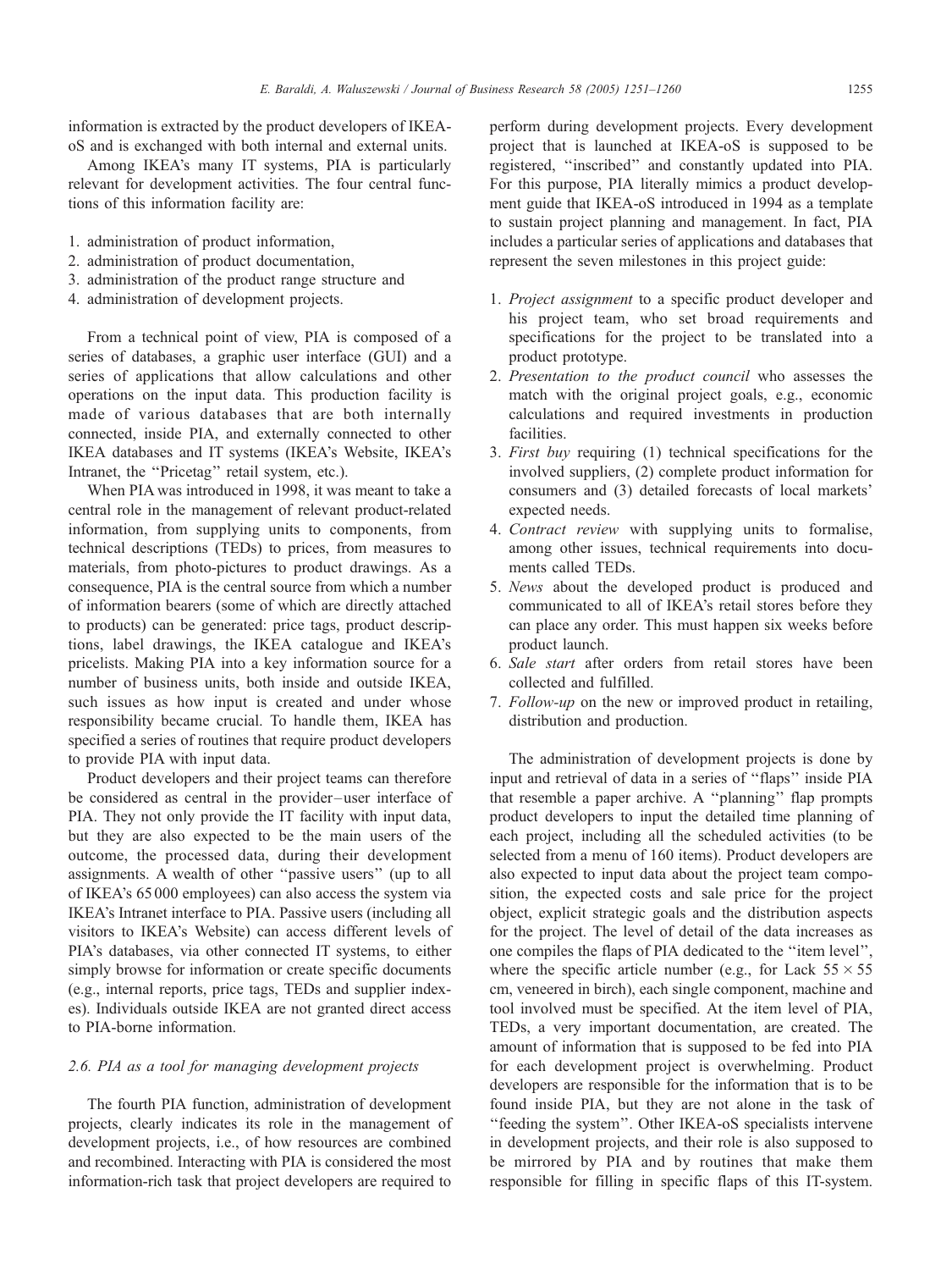For instance, technical specialists are required to compile TEDs, while ISTRAs are responsible to input ''cost/price'' and ''supplier'' information into PIA.

The objective with PIA is to create a rudimentary communication facility that allows coordination between actors participating in development projects. There are also a great variety of individuals who simultaneously use PIA, either while inputting data in the various project-related flaps or while retrieving information from PIA or other connected IT systems. Thus, PIA produces and spreads a wealth of information about products that becomes highly relevant for many more individuals in the rest of the IKEA organization, all the way to retail stores (as implied by the administration of product information and documentation functions attributed to PIA). News, TEDs and all information bearers at the store level (such as price tags and assembly instructions) depend on the regular and precise inclusion of data into PIA by product developers and other actors at IKEA-oS. However, most of the interaction between the individuals involved in development projects happens outside the PIA system through face-to-face meetings, discussions, etc. To illustrate the difference between the objective behind PIA and how it is actually used by product developers, we will take a closer look at a specific development project.

# 2.7. Using PIA in product development projects: the ''printed veneer'' example

In 1999, IKEA-oS started a large and extensive project addressing the problem of veneers in Lack. In veneered versions of both tables and shelves, veneers account for almost one third of total costs. No wonder, then, that a large cost reduction could be obtained by eliminating them. IKEA wanted though to offer consumers the ''veneer feeling'' with comparably good aesthetic results. Consultations between technologists from IKEA-oS, production managers at the Polish plants and suppliers of varnishing lines and lacquers directed the attention of the product developers to a new technique. This new technique would allow them to eliminate real veneer and substitute a printed veneer obtained by impressing an artificial veneer profile on the table surface.

A project was then launched to introduce this new process technology in Swedwood's Polish units. The production facilities that were installed and tested are completely different from traditional lacquering lines: Printed veneer is obtained in a process similar with offset printing, performed in production facilities that resemble printing presses. Lacquering technology suppliers such as Becker – Acroma and, especially, Akzo-Nobel were directly involved in the development work from the very beginning, including the many tests performed at Swedwood production plants. After two years of development work, the production system succeeded in printing a veneer-like film directly on HDF surfaces that gave substantially the same aesthetic result as real veneer does. The first products with printed veneers were then launched.

What role did the PIA system play in the printed veneer project? IKEA's product development guide, on which PIA's project management function is based, explicitly prompts product developers to begin a project by setting requirements and specifications for technical variables and specific goals for economical variables about the products to be developed. But in the printed veneer project, many specifications and requirements were still highly unclear in the advanced phases of the project because tests were still being performed. Not even the project's original idea and specifications are attributable exclusively to IKEA-oS. They emerged from interaction between specialists representing at least six different business units and several different resource constellations: IKEA-oS, Swedwood, Akzo – Nobel, Becker–Acroma, lacquering lines suppliers and IKEA's Polish purchase office.

Later on, key decisions during the project were not made individually by Lack product developers but were the result of a high degree of collegiality. Participation of all the above individuals was necessary to bring different capabilities and resources together for each new solution. The printed veneer project witnessed fully negotiated technical specifications and choices of applicable solutions. These were frozen on paper only when all the involved actors agreed on them and on their respective roles in their accomplishment. Much later in the project, they were provided to PIA. The product developer's ability to directly control this process was explicitly recognised as limited, especially when units outside IKEA were involved. Control was even limited in the original choice of cooperative partners: Akzo-Nobel and Becker –Acroma were constantly present in a wide range of parallel and nonformalised development projects. The Polish Swedwood units had produced Lack for over 10 years, thus, these business units are almost mandatory choices for Lack-related development projects. Despite limited control by IKEA-oS, a satisfactory solution to the original problem was identified and introduced.

With just a general idea for the project, the product developer and the others involved in the project were challenged to further reduce the production costs for Lack so the constant price miracle could continue. Moreover, all the individuals taking part in this Lack project (ISTRAs, technicians and product developers, designers, production specialists, machine and lacquer experts) regularly met faceto-face to jointly find a solution to the problem of keeping down production costs. According to the IKEA style, these meetings were held on the shop floor, where all the various people's different competencies and experiences could also be directly tested.

# 2.8. The different logic behind PIA and ''real'' development projects

When the project management guide was adapted to the contingencies faced during creation and implementation of the printed veneer project, it no longer corresponded to the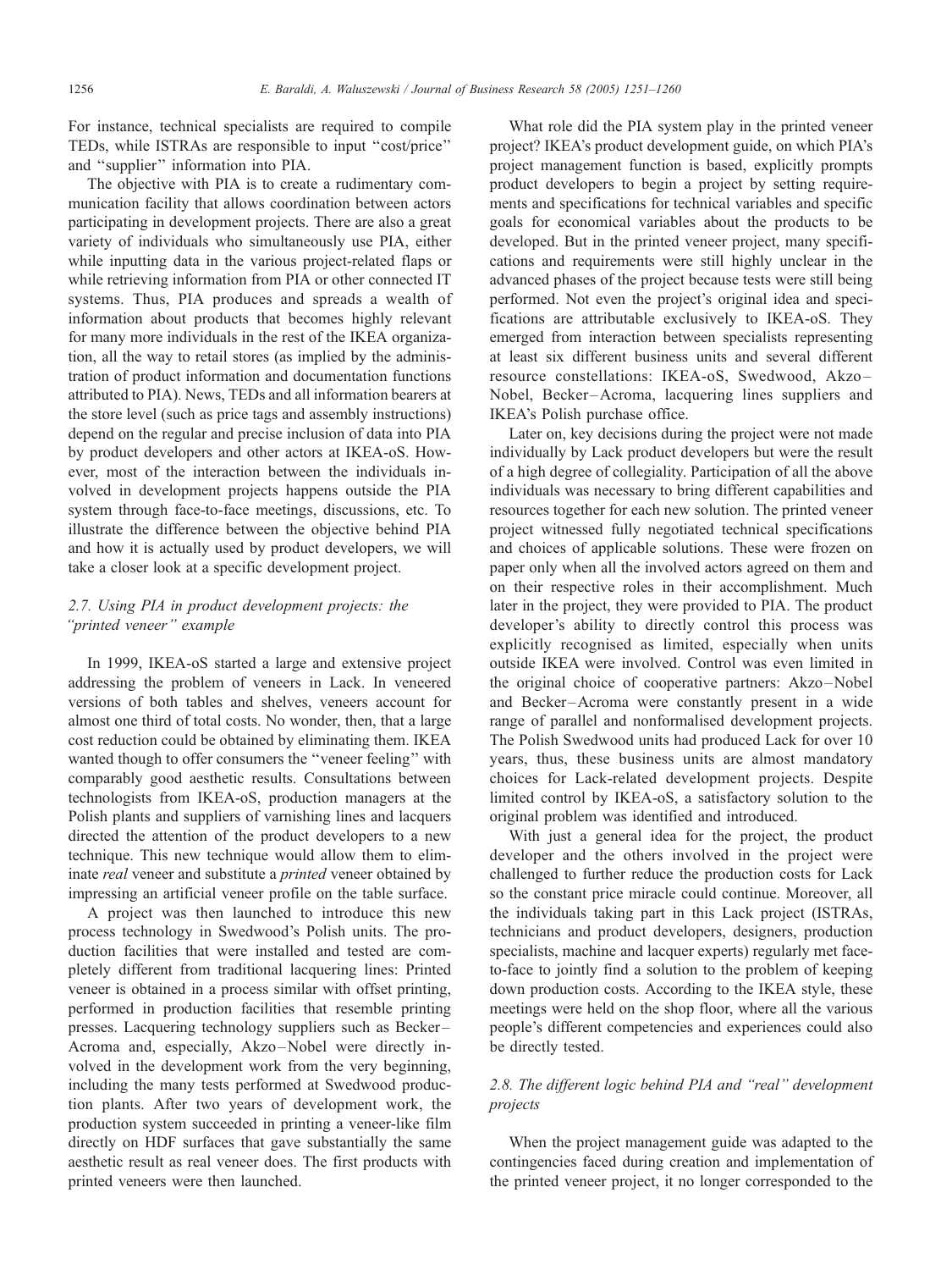utilisation pattern built into the PIA system. Instead of using PIA as an active support in the development work, product developers postponed interaction with the IT systems' project management function as much as possible. The product developers used PIA only in the late stages, when they were obliged to ''input'', in very concrete and detailed terms, the results of the project into the system. These results must be stated in very concrete and detailed terms because the modification of the underlying production technology for Lack, like printed veneer, must be formalised into the IT systems. In turn, this type of formalisation is imposed by the institution of routines for creating documents that must be detailed, unequivocal and even binding for the supplier, IKEA-oS and IKEA's retailing organisation.

The two most important documents that must be created are TEDs and news, which are generated by the retailoriented part of PIA and transmitted to IKEA's retailing organization. The moment in a project when these two documents must appear in PIA is connected to Milestones 4 (contract review) and 5 (news) in the project guide reviewed in Section 2.6. This gives product developers plenty of time to avoid PIA, but eventually, they must face this IT system. Before launching the modified product it is necessary (1) to have perfectly defined TEDs that will bind suppliers and (2) to inform retail stores about the modified product by means of the PIA-based internal news system. Without news, nothing can be officially and concretely sold to retail stores, and the project would come to a halt. TEDs have also a sort of higher order responsibility because they offer the informational support on which the news about the new or modified product is generated.

Such an arrangement of TEDs and news requires product developers to compile PIA's various flaps. But do they really perform this duty? Product developers are usually too busy working on the project: Their task is actually managing the project, which requires for them to meet the network, as highlighted above. If they want their projects to progress, they need to closely interact with those actors that represent the many resources involved in such a development project as printed veneer. The natural result is that they seldom have time available to sit in front of a computer screen and input data into PIA, hence, they delegate the task of feeding PIA with information to product supports.

Product developers and all the other actors concretely involved in the project have nonetheless already made an important contribution to the freezing and formalisation of the information that will later be fed into PIA. TEDs may well have appeared for the first time in PIA just a few weeks before launching, but they were discussed for a long time and later agreed upon by the many involved actors. Product developers knew about the agreed upon technical specifications and requirements well in advance of their inclusion into the PIA system. The duty of including them into formalised TEDs appearing in PIA is attributed to technical specialists. When they approach PIA's item flaps, they simply feed the results of a wealth of actions into the IT

system: tests, trials, errors and decisions that were made during the whole project by a variety of actors.

To summarise, IKEA-oS personnel involved in product development interact quite sparingly with PIA during a project's unfolding. Product developers substantially avoid PIA until they must produce the documents required for them to launch production and sales related to their projects. At that stage, the more detailed item flaps must be filled in, which is done both by technical specialists and product supports. For instance, in the printed veneer project, product developers and technical specialists did not interact with PIA for more than a year from the project's start. Thus, product developers at IKEA-oS consider PIA more of a restraining and superfluous factor than an enabler of creativity and new ideas. This attitude can be understood by considering the nature of their tasks, i.e., managing projects by travelling and meeting all the involved actors face-toface, often on the shop floor. They feel that this concrete type of solution enormously speeds up project execution and is directly connected to project results, while feeding PIA certainly does not.

# 3. Case analysis: PIA, a network-embedded or disembedded IT facility?

In the words of (Tidd et al., 2001, pp.  $113-115$ ) IKEA is a typical example of ''information-intensive'' technological trajectory. In fact, IKEA is populated by many companywide IT systems that vary in function and extension. The underlying logic is that these IT systems should be able to track data and information on all the central processes and activities that involve both internal and external resources in the IKEA system (Section 2.4), from development to production, from transportation to warehousing, from ordering to retailing. PIA has a central role in IKEA's IT infrastructure [\(Ciborra and Hanseth, 1998\)](#page-9-0) but, quite surprisingly, IKEA's product developers use PIA only sparingly for the most important of their tasks, i.e., to set into motion and manage specific development projects.

Let us now try to analyse why IKEA's central IT system for product management is so underused in product development work. In the empirical account, we reviewed how PIA is actually used, by whom and when, during product development projects. By applying our analytical toolbox presented in Section 1.1, we can now identify which factors hinder PIA's full use in product development. Rather than merely questioning PIA's internal technical functionality, we take into account the resource network, both inside and especially outside IKEA, where product development unfolds and where the PIA system is used. How can we make sense of PIA's pattern of utilisation and only marginal contribution to development projects? Let us try to do it by highlighting how the facility PIA is embedded (or possibly disembedded) in the network of resources where it is supposed to stimulate, facilitate or speed up development.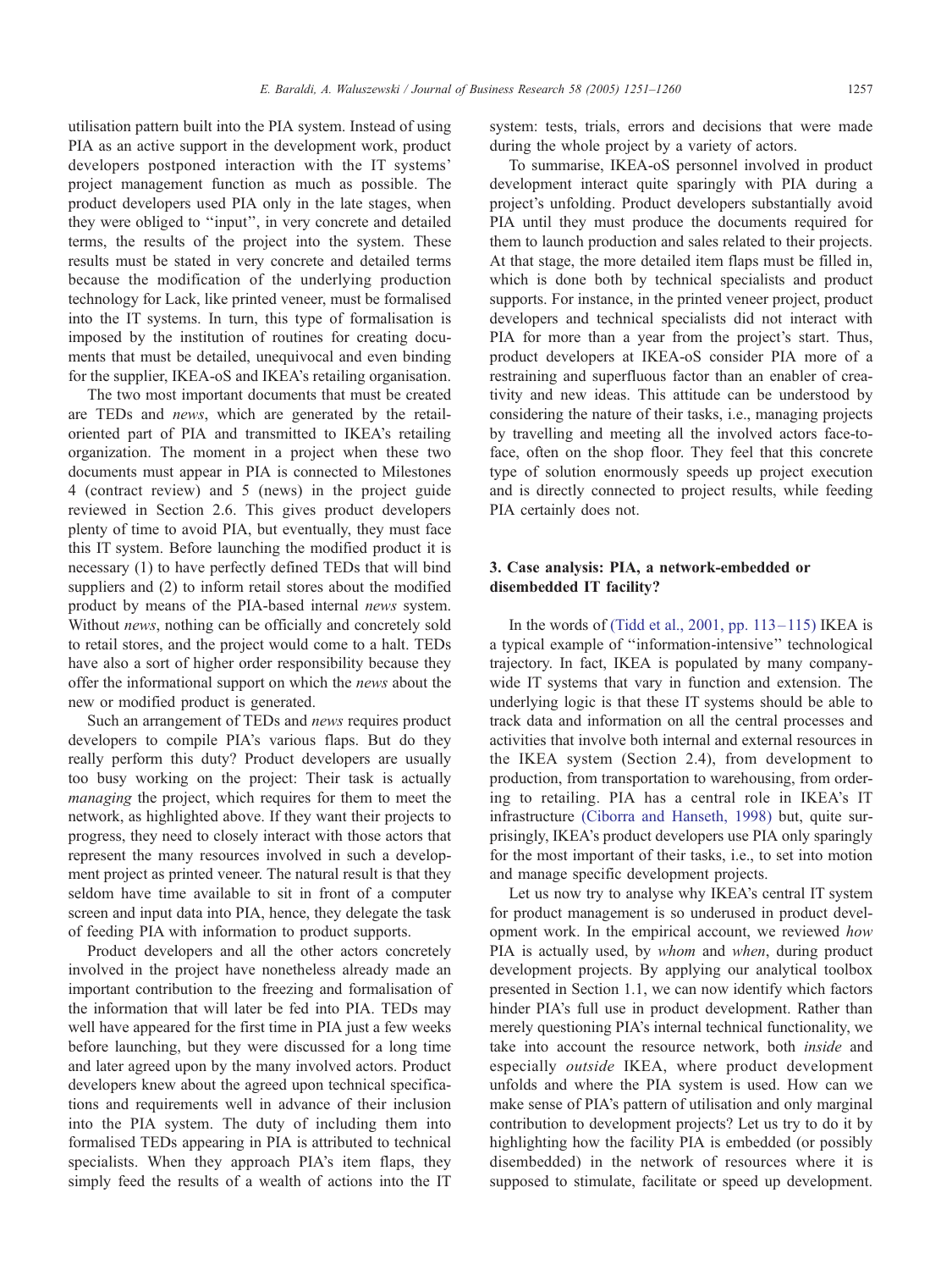Which possibilities and limitations for PIA are derived from its direct and indirect connections, from close or distant and active or passive users, from conflicting and sustaining functions attributed to this facility? In pointing at these possibilities and limitations, we should not however forget that PIA is constantly evolving, hence, its features and patterns of use are likely to change in the near future. Moreover, there was no possibility to follow actively and directly how PIA is used throughout a whole development project. This analysis suffers, therefore, from a retrospective and time-compression bias.

# 3.1. The interaction between IT systems and resources in business networks

IT facilities have had an important role in the development of new solutions in such areas as the graphic and printing industry, biotechnology, bio-informatics, etc. In these areas, the IT system features are exploited and embedded in a favourable way in other resources, each one somehow using IT. To understand PIA's role in IKEA's product development work, we have to consider the types of interactions between this IT system and the other resources we encountered in Section 2. Before doing this, we must introduce a general categorisation of how an IT system can interact with the other four resource items populating business networks, i.e., products, facilities, business units and relationships (Håkansson and Waluszewski, 2002). Interact means how an IT system is combined with, thereby (positively or negatively) affecting and being affected by, other resources. Which features and functions of the IT system are then used or unused, and, reciprocally, which features and functions of the other resources does the IT system stimulate to be used or unused (or even blocked)?

The potential features and functions of an IT system are suggested by the disciplines and practices of Informatics and Computer Sciences (for a general review, see [Bocij et](#page-9-0) al., 1999). But, of course, unexpected features and functions can emerge when the IT system interacts with other resources located in the business network context (Håkansson and Snehota, 1995), and, therefore, outside the restricted domains of Informatics and Computer Sciences. IT systems are facilities that perform data processing to provide meaningful information to actors. The technical solutions used include hardware, i.e., physical equipment, and software, i.e., programs and data repositories. IT and its various applications are used to generate and manage information for users, who need information to make a wide range of decisions [\(Simon, 1977\).](#page-9-0) This is also recognised in the concept of ''information systems'', introduced in the 1960s by [Langefors \(1973, 1995\).](#page-9-0) A business network analysis of an IT system usually reveals that there are many more users than the intended and explicitly recognised ones, where some are direct users, while others use the system-borne information only indirectly, some are active users, involved also in inputting data into the system, while others are only

passive users. Usually, they are all spread across many business units and will express highly differentiated and, often, unexpected information needs.

By bringing together a few basic insights from Informatics and our analytical toolbox inspired by studies on business networks, we identified the following eight interaction patterns between an IT system and the resources surrounding it:

- 1. All IT systems somehow represent resources [\(Winograd](#page-9-0) and Flores, 1986, p. 89). In the case of business units, representing also includes simply mimicking their behaviour by means of procedures and routines [\(Nelson](#page-9-0) and Winter, 1982, p. 97) inscribed into IT systems. These IT-based representations of resources can become relevant for the IT system users for such purposes as decision making or learning.
- 2. Some IT systems can be a precondition for a particular behaviour of a business unit. This is the case with IT systems that are the only available tool to perform certain routines and procedures at a business unit, such as ordering, production planning and document generation.
- 3. IT systems automatically monitor (i.e., passively control) and emit signals about products, facilities, business units and relationships.
- 4. Most IT systems make calculations about products, facilities, units and relationships.
- 5. Some IT systems directly steer the operations of computerised production facilities.
- 6. IT systems can offer a bridge for information and data flows between units and between other IT systems, even if they were not originally conceived as ''communication tools''.
- 7. IT systems require data input from a business unit that codifies relevant information, or from another IT system. In addition, data input from other IT systems usually imply codification of information and time-consuming manual feeding performed elsewhere.
- 8. IT systems offer some form of data output to a business unit or to another IT system, thereby offering valuable information or a necessary input for their further activities (decision making, immediate automatic operations or human action etc.).

Because of the possible emergence of unexpected features and functions, the above list of interaction patterns between IT systems and other types of resources in business networks is just provisional, but it offers basic guidelines to frame how IT interacts with other resources.

# 3.2. Interaction patterns between PIA and the surrounding resources

Let us now identify how PIA interacts with the other resources presented in the IKEA case, according to the above eight patterns of interaction. PIA interactions are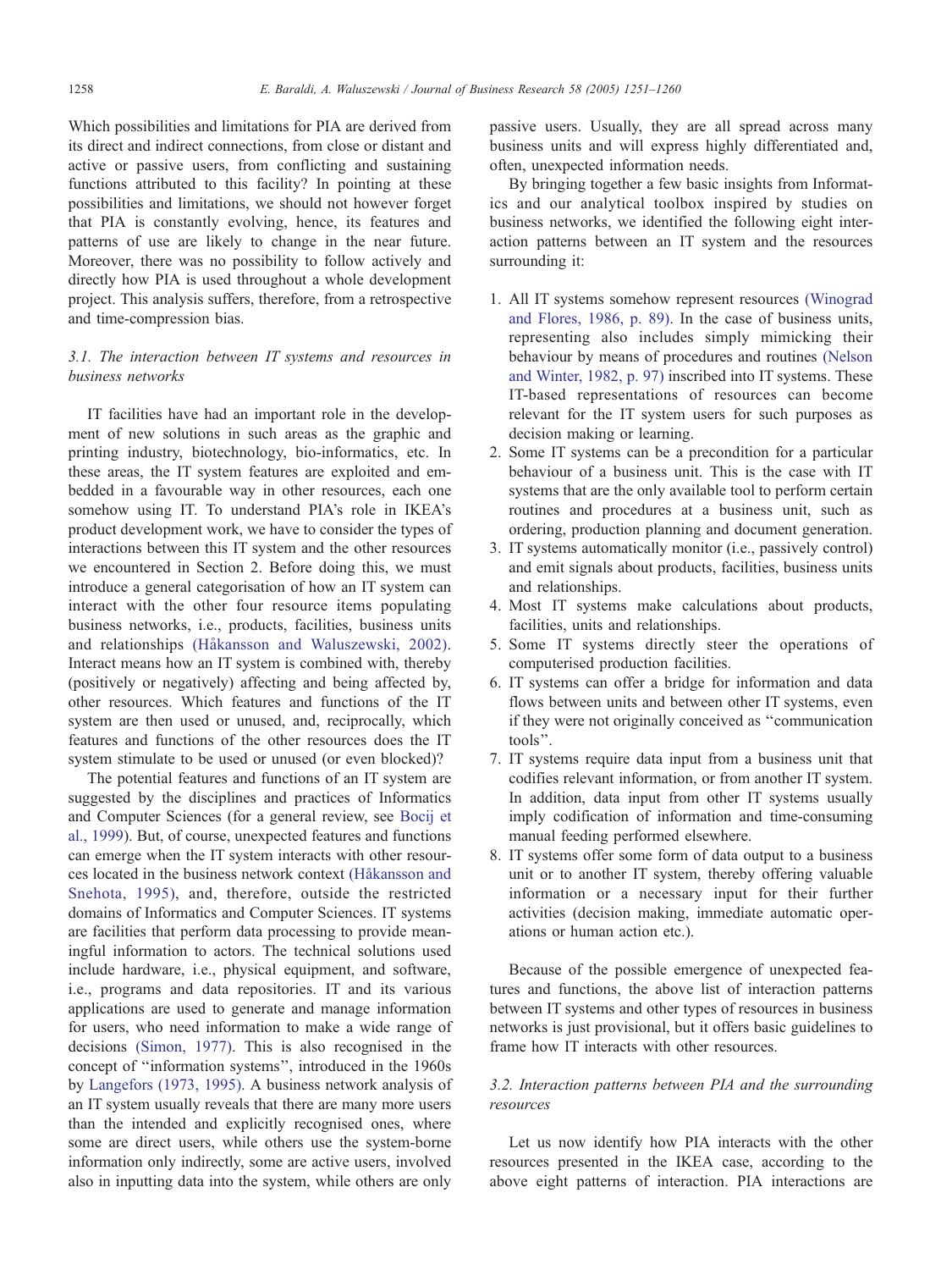- (a) PIA products: PIA simply represents products (Point 1 above), but does not monitor, make calculations or directly steer them. Thus PIA, in itself is not a fundamental resource for the emergence of products, such as the table Lack, and for their subsequent development.
- (b) PIA facilities: PIA simply represents production facilities (Point 1 above) but does not monitor, make calculations about or directly steer them. PIA has connections to other IT facilities, such as IKEA Intranet, IKEA Internet, the P-tag system (Point 6 above). Moreover, PIA offers important data output for these other IT systems (Point 7 above). Hence, PIA is an important resource only for a restricted group of other IKEA IT facilities.
- $(c,1)$  *PIA IKEA-oS*: PIA simply mimics (Point 1 above) the behaviour and routines of the unit IKEA-oS, such as the product development guide. Only PIA-based news is a precondition (Point 2 above) for launching products to retail stores. Here, a stronger embedding factor for PIA in the business unit IKEA-oS can be seen. Only for this specific task does PIA become a very important tool for the focal business unit. PIA also requires data input from IKEA-oS' personnel (Point 7 above). But, in turn, PIA does not offer much useful data output to IKEA-oS product developers, at least not for conducting development projects (Point 8 above). PIA is much more dependent on the IKEA-oS unit than vice versa.
- (c.2) PIA other IKEA business units: retail units use PIAborne TEDs and news to obtain information about the products they are about to order or are already selling (Points 6 and 8 above). PIA is also, indirectly, a precondition (Point 2 above) for producing point-ofsale information material, such as store displays, price tags, via the P-tag system. Updated and clear information material is fundamental to guide customers through retail stores and enable the IKEA self-service concept. Thanks to PIA and the way it is embedded in other resources, IKEA-oS product developers and technicians participate, thus, to producing sales material and information for points of sales. IN addition, the IKEA catalogue is produced by using PIA-based information. PIA is therefore important for these units, who use it passively but are not essential for its functioning.
- (c.3) PIA –external business units: the interaction pattern between PIA and units outside IKEA does not even provide ''representations'' (Point 1 above), but is limited to mentioning the names of relevant suppliers, such as Becker-Acroma, Akzo-Nobel and Swedwood. PIA does not address the information flows

towards these suppliers (Point 6 above). For these units, PIA is thus absolutely unimportant. Instead, it can be argued that, as highly knowledgeable active users, these units could supply relevant technical information to PIA.

(d) PIA relationships: PIA reports contracts to suppliers, with reference only to technical specifications, but this does not even qualify for representing these relationships. PIA and IKEA's business relationships do not affect each other on any substantial dimension.

Where do the aforementioned interaction patterns between PIA and the surrounding resources lead, in terms of how PIA is used and of the related outcomes? The way PIA interacts and is embedded implies that PIA is used by and useful for a limited set of resources in the surrounding network. This situation is to be related to the overwhelming burden of compiling project-related data into the PIA system. IKEA-oS product developers gain only mere representations of resources (Point 1 in Section 3.1) from time-consuming data input. Moreover, these representations are not useful for IKEA-oS because relevant product development decisions are taken outside PIA, without the support of its information. These representations become useful for sales material at retail units and for the product launch routine, involving IKEA-oS and the retail units. That is where it makes sense to fill data into PIA, not during product development, where PIA does not add any value to the involved resources. The important contribution to product development from other business units, such as lacquering technology suppliers, has been pointed out in Section 2, but they are only mentioned in PIA. These external units, given their extensive technical knowledge, could be very important active users and feeders of the PIA system for technical issues, but they are not interacting with it. No wonder that, instead of an active management tool PIA, remains, for development projects, simply an ex post ''document administration system''.

For product development, PIA is certainly not an enabling factor but, at most, a neutral resource. No substantial improvements in speed or commercial and economic success for development projects can be attributed to PIA's project management function because these outcomes depend on much wider dynamics in IKEA's whole business network (Håkansson, 1987; Håkansson and Lundgren, 1995). Rather, we can point out that routinisation and tight control, ensuing from absolute respect of PIA's requirements, can have harmful effects on IKEA development projects' flexibility and creativity.

The goals of IKEA-oS in using PIA are also changing accordingly. Using PIA as a complete tool to comprehensively manage every development project showed its substantial rigidity and insufficient anchoring in the context where product development unfolds. From 2002, IKEA-oS will apply a different approach to PIA: its central role will be as a document administrator. To have product developers use PIA more actively during projects, the burden of sheer